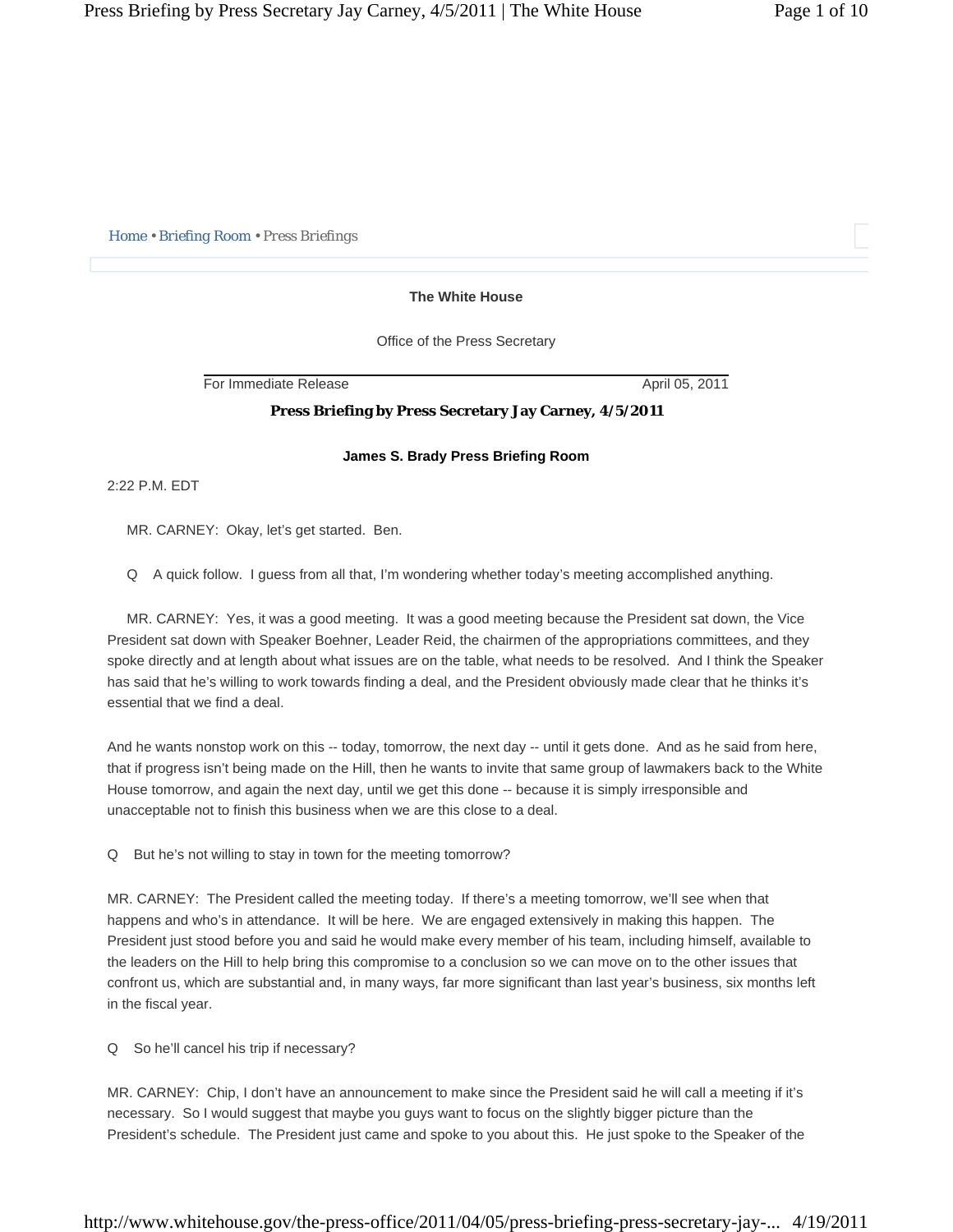House and the Leader of the Senate, to the chairmen of the appropriations committees, and the American people about this. I think his commitment and focus on this is apparent for anyone who was watching, both here and in the room. And he has demonstrated his willingness to do whatever he can do to ensure that the necessary people sit down and do the necessary work in a reasonable way to reach a compromise to get the people's business done.

Jeff.

 Q Jay, how do you envision getting a deal if both sides are digging in their heels on the same things that they've been digging in their heels on for weeks?

 MR. CARNEY: Well, we have made clear, as the President said, that our willingness to come to meet the Republicans more than halfway has been amply demonstrated by any baseline you want to measure it at this point. Between zero and 100, 73 is a much more than halfway. Between zero and 61, 33 is substantially more than halfway. And we continue to want to work on the details to make sure that the composition of the cuts is one that we can live with and that we can all agree on.

But the President has some very clear principles going into this about what cannot and should not be cut, and he believes that in a choice between community health care centers, or medical research, or Head Start, or education funding on one hand, or highway funds that are set aside for earmarks on the other hand, or military spending that the Pentagon has indicated is wasteful and it does not want or need -- in that choice, if those are the choices on the table, it's pretty clear where he stands, and he believes that there's a case to made for reaching a kind of compromise, having demonstrated our willingness to come as far as we have and to make cuts in programs that we support, that we can come the final distance, the final few billion dollars, if you will, to get this work done.

Q It's just, we've heard that a bunch, so I'm just wondering how -- if you're not moving away from that position and the Republicans aren't moving from theirs, how do you come together?

MR. CARNEY: Well, we come together by calling a meeting and working it out -- by meeting today, by meeting this afternoon, the Speaker and the Senate Leader -- Majority Leader, by meeting tomorrow if necessary, by meeting and continuing to work out these details. And again, if the composition of the cuts is the issue, we have offered a number of different ways to bridge the gap. And the kinds of cuts we're offering are real and substantial. The Speaker of the House, in the meeting today, acknowledged that there has never been an appropriations bill that does not also include cuts in so-called mandatories. One out of every 10 dollars in H.R. 1 is a cut in mandatories. So there's no disagreement on the fact that that's got to be part of this composition.

 So there are ways to get there, and there's more than one way to get there that still achieves an agreement between both sides.

Jake.

 Q Given that the White House has now issued a memo to agencies and departments telling them to prepare a contingency just in case there is a government shutdown, can you share with the American people what a shutdown -- I understand you are confident that it's not going to happen, you're cautiously optimistic there's going to be a deal, but can you share with the American people what a shutdown would mean to them?

 MR. CARNEY: Well, the President I think laid out in some specifics that would happen if an agreement were not reached and the impact that it would have on small businessmen and their ability to secure a loan; on families visiting national parks; on a variety of different areas.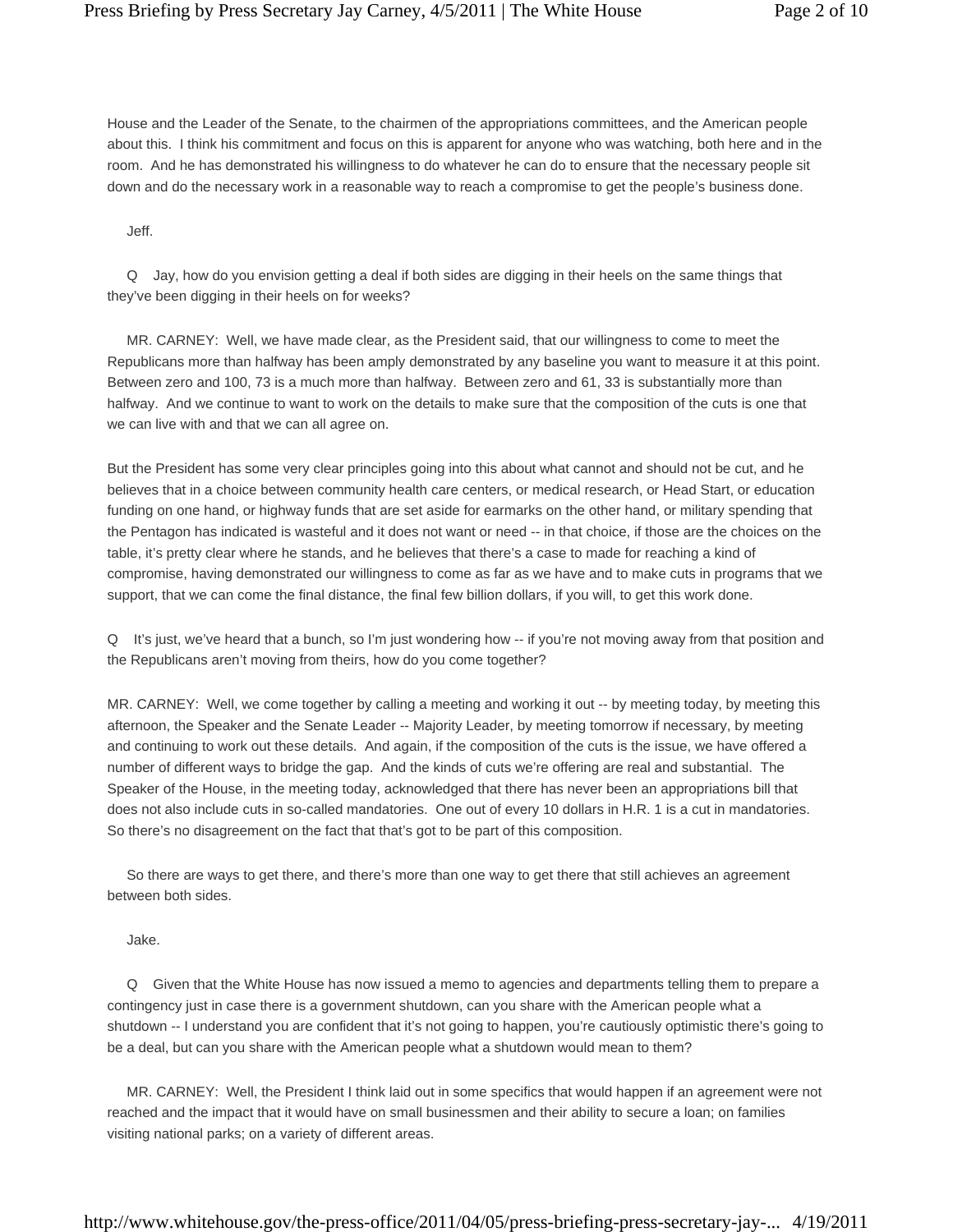As the week progresses, the Office of Management and Budget will make more clear to the agencies and share more details about what steps need to be taken in terms of which portions of the government would continue to operate and which would shut down.

But again, I will cite the Speaker of the House who said recently that a budget shutdown would cost more than it would save. So any notion that shutting down the government for some period of time is actually a good thing because it saves money is incorrect, as the Speaker himself said.

And independent economists are out there making clear what the impact on the economy would be on the uncertainty it would create for businesses, and that would obviously be harmful at a time when we are beginning to see some real progress in terms of economic growth, sustained growth, and sustained job creation.

So we clearly do not want a shutdown. We take leaders of the Congress, the Speaker of the House and the Senate Minority Leader at their word that they do not want a shutdown, which is why we believe that there is still reason to hope that if everyone sits down at the table and is reasonable, that we can find an agreement.

Q Do you have any idea of how many federal employees would be furloughed?

MR. CARNEY: I don't. I don't have those specifics.

 Q One last question. Admiral Mullen said that the most significant threat to our national security is the debt. Does President Obama agree?

 MR. CARNEY: President -- the President certainly agrees that it is essential to address our long-term deficit and debt. He has made clear --

Q But does he think it's the most significant threat to our national security?

 MR. CARNEY: I think we've got a lot of significant threats to our national security and certainly the economic health of this country, and one thing he's made clear about the need to be competitive in the 21st century is that our stature in the world, our national security, depends on our security at home and our economic security, and certainly that we are committed, the President is committed to addressing our long-term deficit and debt issues because they are so vital to our capacity to continue to grow and out-compete the rest of the world.

 And he has, as he said right from this podium moments ago to Julianna, he is looking forward to the debate about fiscal year 2012 and our longer-term budget and fiscal priorities, because he thinks it's vital and important. And it's another reason why it's so important to just get this business done of funding the last six months of 2011.

 Q I guess the question is, if it is such an urgent threat, whether or not it's the top one or one of 10, why not just find \$20 billion, \$30 billion more in cuts, and meet the Republicans where they are, given that we all know that this is --

 MR. CARNEY: Wait, wait, you -- Jake, you know better than anybody else this debate that we're having about fiscal 2011 is about 12 percent of the budget.

Q That's what I'm saying, it's a pittance.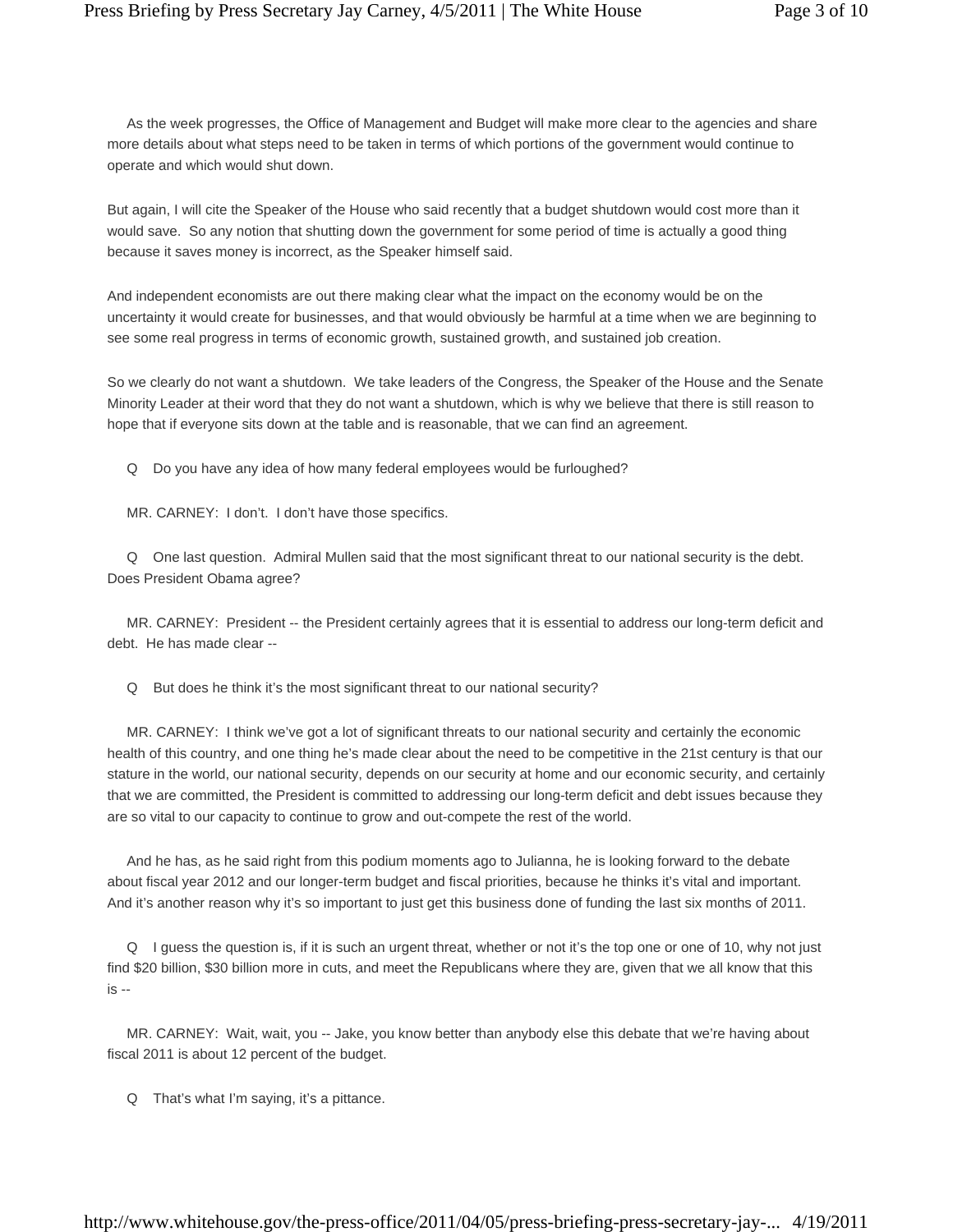MR. CARNEY: There is nothing you can do in cutting discretionary spending in anything like a responsible way that will address, will deal in any marked way with our long-term deficit and debt issues. Everyone agrees on that.

 This is not the vehicle through which to have -- to address the longer-term debt issues. Our entitlement programs, the tax reform we need, the tax expenditures that are an issue, the defense spending that is an issue - that is not the box in which we are now deciding the funding for six months of the year. But he is committed to addressing those issues, as he has made clear since his State of the Union address and he made clear when he appointed the fiscal commission last year. And he will do that.

Dan.

 Q Why does everything have to go down to the wire, whether we're talking about the budget, whether we're talking about what happened in lame duck session? Everything seems to come down to the wire and everyone is trying to cut a deal. Why does it have to be that way?

 MR. CARNEY: Well, I would suggest that we're all in many ways students of Washington, and there are a lot of answers to that question. But I think what the President made clear just now is that it does not have to come to that. It does not have to come down to brinksmanship. It does not have to come down to a shutdown, showdown, especially when we are this close to an agreement; that the American people expect us to be responsible, to say, you know what, I'm going into this room and I know I'm not going to get 100 percent of what I want, because last I checked, no faction, no party controlled 100 percent of the government that -- in Congress or the White House.

 So the system is built for compromise, for finding common ground, for reaching a consensus around things that serve the greater good, and in this case, reduce the deficit more substantially. And more substantial discretionary spending cuts than have ever been proposed in nominal terms we have accepted, right? No debate. No debate. Larger as a percentage of -- as large as a percentage of the GDP since any cuts proposed since 1982; no debate.

 So I think the question of who's for spending cuts, are we for spending cuts, are they for spending cuts -- we're all for spending cuts. We're all for reducing the deficit and the need to address that.

 And there is not that much that divides us on how we get there to that figure that we talked about, the \$73 billion that the President mentioned, which, by the way, is the same figure which the Speaker of the House, the leader of the Republican Party in the House, the Republican chairman of the House Appropriations Committee, initially proposed.

 So when we talk about our engagement and willingness to compromise, willingness to move off our starting position, I think we have amply demonstrated that. And we, as the President said today, are ready and prepared to meet around the clock to get this done.

Q Why does it always have to be --

 MR. CARNEY: Dan, I don't have the answer to that question. Why does Washington work the way it works? Clearly it shouldn't work the way it works.

 Q But we see the White House in these situations where they're fully engaged, where meetings are happening, people are coming to the White House, or people from the White House are going up to the Hill at the last minute. Why is this not happening --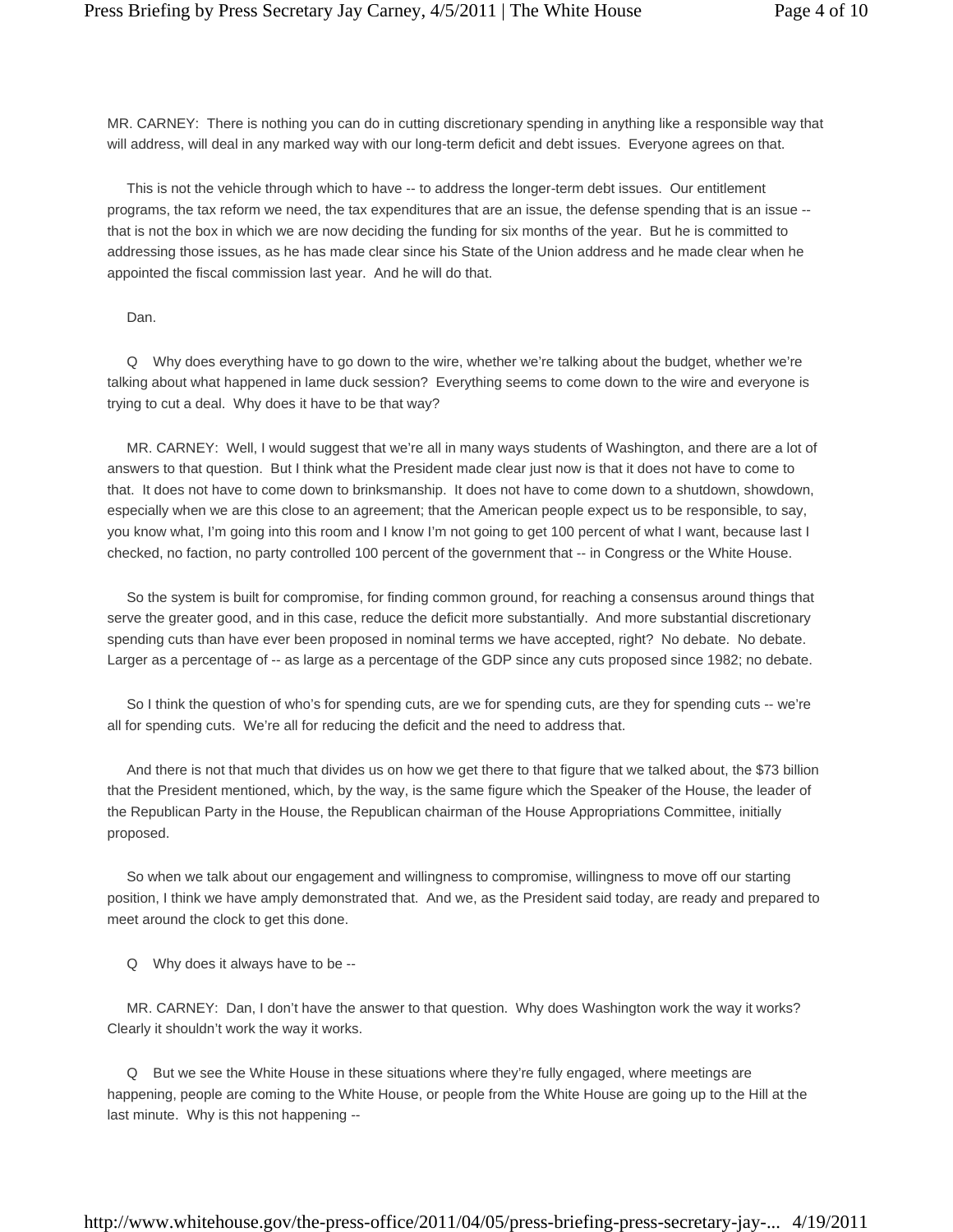MR. CARNEY: Would that it were not so.

Q Why isn't this pressure happening early in the process so that it doesn't have to come down to this?

 MR. CARNEY: Well, I would -- as you know, the calendar of where we have come -- the conversations that led to the target figure of \$73 billion happened more than a week ago. We got there more than a week ago. So -- and it was -- we were told that the appropriators could work it out from there. And we have stayed engaged in -- even as that process has taken place. So we certainly don't endorse this approach. It would certainly be better for all of us, for -- and for the American people, most importantly, if we were able to do this in regular order, if we had come to this agreement two months ago, three months ago, or four months ago. But we certainly need to come to agreement now.

## Athena.

 Q You talked this morning about people being reasonable, and the President just spoke about the American people want Congress and the White House to act like grownups and to not be playing games. So who's being unreasonable right now?

 MR. CARNEY: I think the President also said that we're not interested in pointing fingers and blaming. The American people aren't interested in that; we're not interested in it. We're interested in getting this done. We have demonstrated our willingness, as I mentioned to Bill today, earlier this morning, that you cannot -- whichever ruler you use, you cannot disagree with the proposition that we have come more than halfway. You just can't -- unless you have a form of math that's not familiar to me or anyone else in this building.

 So we believe we are being reasonable. We continue to believe that if we're reasonable and they're reasonable, a deal is possible. And that's why we look forward to these -- having these meetings today, tomorrow, the next day, as necessary.

 Q So just one follow-up. If, as the President said, not everyone can get 100 percent of what they want, he's talked about some things that he's not willing to budge on, like Head Start positions and EPA. What do you want to see the Republicans budge on, and what specifically are Democrats --

MR. CARNEY: Well, I think I've been specific -- I think I've been specific and the President mentioned also that one area that we see potential savings that we have not agreed on yet is the \$600 million plus in the current Republican proposal, which is for funds set aside for transportation highway project earmarks. We think in a choice between that and closing down community health care centers, we'd rather see the earmarks cut; Pentagon spending that the Pentagon says -- military spending the Pentagon says it doesn't want and doesn't need and is wasteful -- all things considered, we'd rather see that cut than education, Head Start, or medical research.

 So -- and then, but again, those are identified cuts. There are also things that we have put forward as alternatives to reaching them, in Medicaid savings, for example, or other areas that are real cuts. They can -- as the President tried to explain and did explain, that mandatories -- this is a terminology, a term of art on Capitol Hill - but this is real money that affects real people in real ways. So we're at the table and we're interested in doing this for the American people.

Chip.

Q I know you hope and believe it won't get to this, but if it does get to Friday and they don't have a deal, what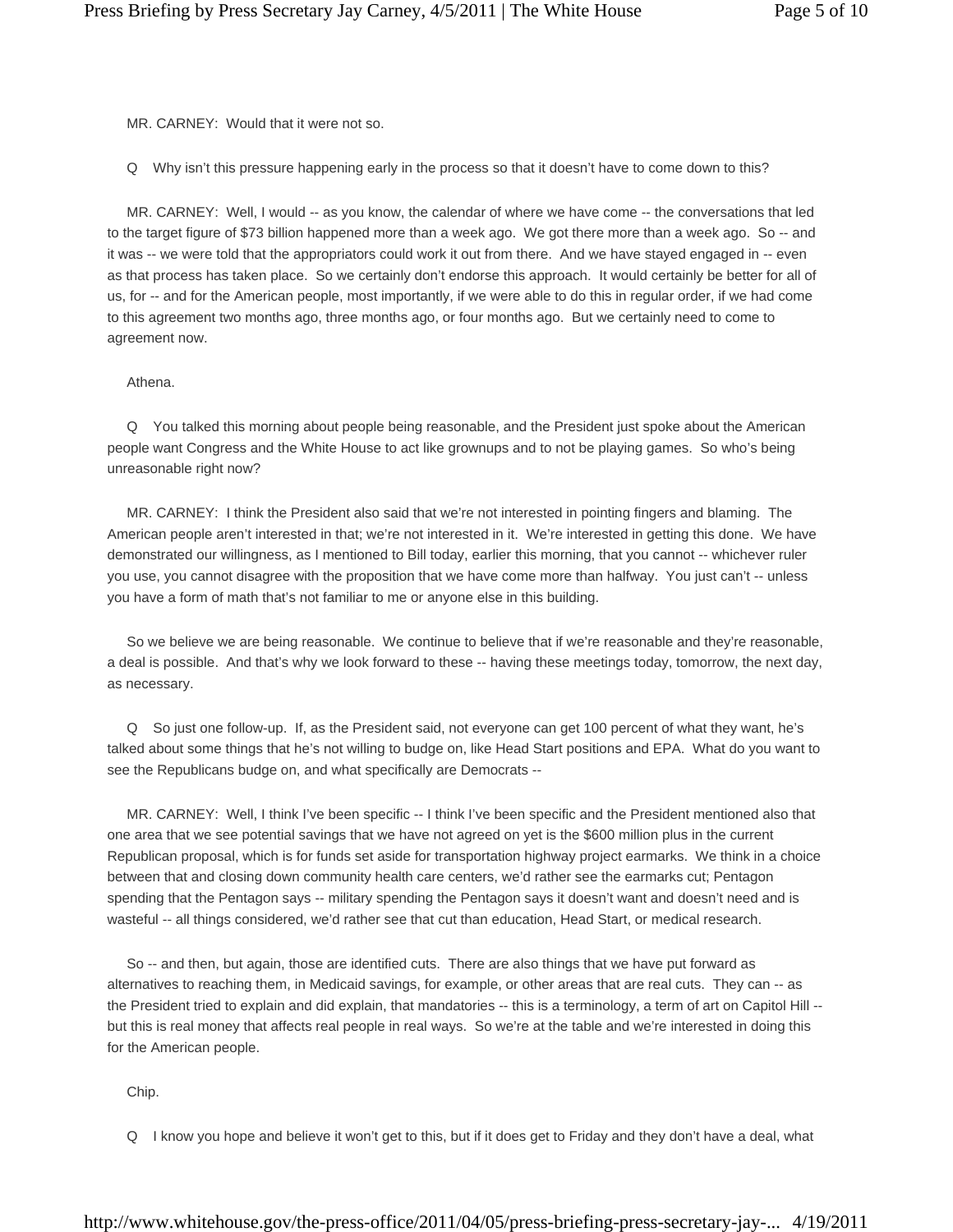specifically do you object to in Boehner's proposal for a one-week stopgap? Is it the \$12 billion? Is it the Defense Department provision? What specifically is objectionable about that?

MR. CARNEY: What's objectionable is the notion that we can continue to fund the government on a turnstile --

Q I understand that, but that proposal in particular.

 MR. CARNEY: -- in turnstile, tollbooth fashion. It's just -- it is no way to run a government. It is -- creates a lot of uncertainty for businesses and for the economy. And it is not necessary. And I'm not going to expand beyond what the President said. What he did say is if we are -- if we have a deal and because of rules up on the Hill we need a few more days to push the paperwork through, then he would certainly entertain signing a clean CR to keep the government open while that process works for a few days.

Q But they won't agree to that, we know that.

 MR. CARNEY: Well, we need to get the deal done then, don't we? I mean, that's why the President is -- had the meeting today, why he's calling on leaders to continue meeting and to work on this problem, and why he's making the Vice President and his entire senior staff available to help with that process.

 Q And I know you suggested it's not a pertinent question, but the President said if they can sort it out in today's meeting, fine; if not, I want them back here tomorrow. Will he be here if John Boehner comes here tomorrow?

MR. CARNEY: Let me look at the schedule. Again, the meeting has not been called. We would --

Q That would be his hope?

 MR. CARNEY: He said very clearly he would make himself available for meetings and for engagement in this process, as he has up to this point.

 Q As OMB is making contingency plans, if you will, for a government shutdown, would the President like to see as many government workers as possible deemed essential personnel, or is that a decision that's largely out of his - -

 MR. CARNEY: I think that's a decision that's based on existing rules or guidelines. I haven't heard the President address the issue of the number of federal workers who would continue to come to work if there were a cutoff in funding. I think that's guided by the numbers.

Q No way he can influence that --

MR. CARNEY: I don't know, honestly. But I think that that's very much a side issue today.

 Q On the Middle East, any progress toward the President's hopes of getting an Israeli-Palestinian peace agreement within, now, I guess, six months made at today's meeting with President Peres?

 MR. CARNEY: Well, he had a very good meeting with the Israeli President, which he discussed, and he remains hopeful that progress will be made and that -- because he believes firmly that the solution of having a secure Israel living side by side with a sovereign and secure Palestine is a goal shared by both sides, and that it is best reached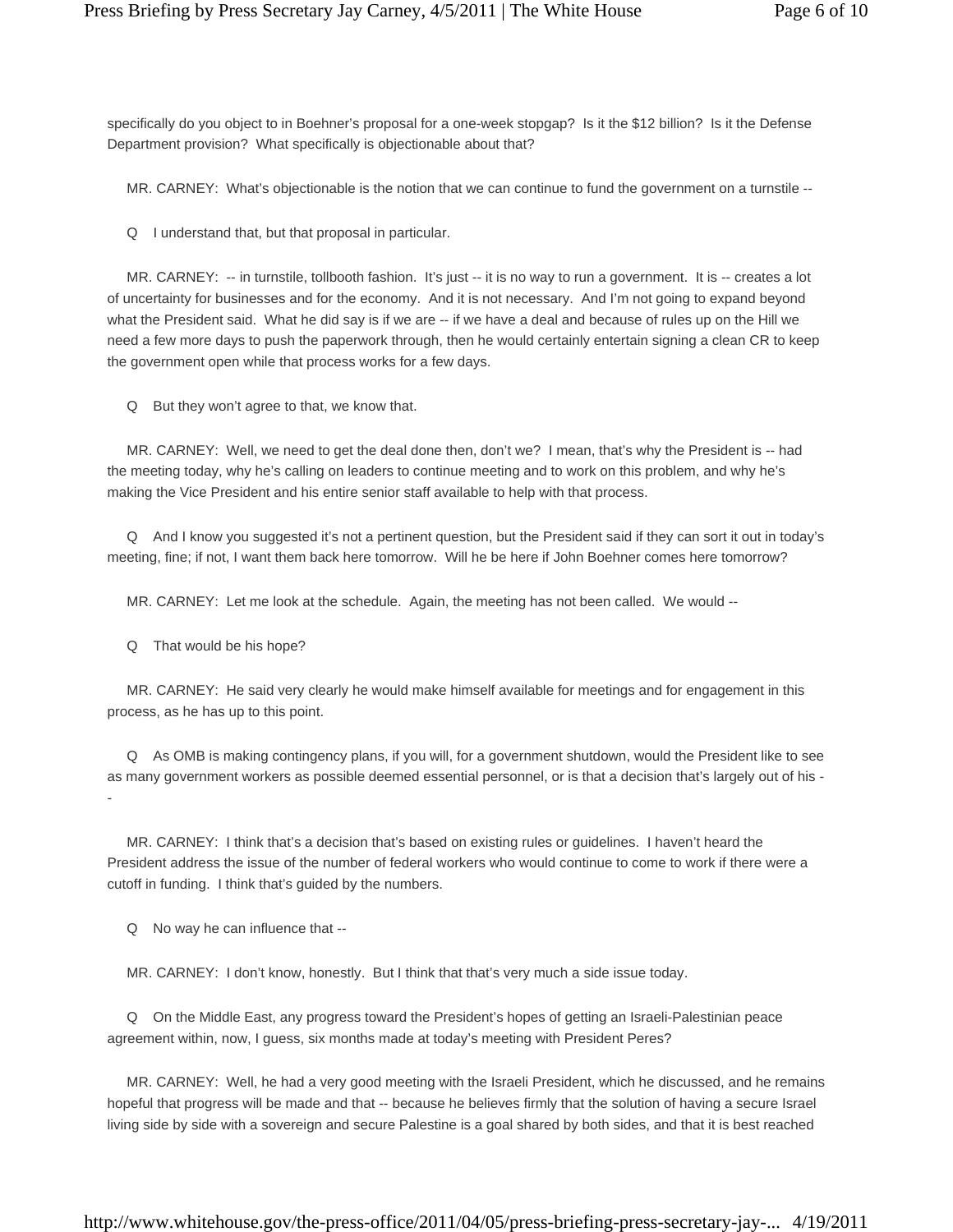in negotiations between the two sides. And he encourages progress -- he encourages progress to be made on those negotiations.

Q But no --

MR. CARNEY: No news of specifics or anything out of today's meeting.

 Q On the Justice Department decision to try folks at Gitmo before military commissions, the reaction to that has been critical from both sides -- the right saying you could have come to this decision a year ago; the left saying you promised you wouldn't do this. What is your reaction, if you will, to the reaction?

 MR. CARNEY: Well, look, what's important is that the President believes that it is not helpful to remove Article III courts as a tool in our toolbox to prosecute terrorists. Because there is not the prospect in the short term of convincing Congress to do that, to remove those obstacles, then he believes it is essential to bring the accused to justice. It's the right thing to do for the victims' families and it's the right thing to do, period.

 So he is proceeding with a military commission process, which has been reformed in a way that makes it more effective and responsive. And he supports the Attorney General's decision to proceed in that direction.

 Q The Attorney General said he really didn't like the idea of trying these folks before commissions. Does the President agree?

 MR. CARNEY: The President agrees that Article III court -- it is not a good thing that Congress is preventing the use of Article III courts for this purpose. And he also agrees with the Attorney General's decision that it is time -given the circumstances we find ourselves in on this issue, it is time to move forward with prosecuting these suspects.

#### Keith.

 Q Is there any amount of progress that can be made in these negotiations that would cause the President to sign a CR? Or are we at the point where there's either a deal or there will be a government shutdown?

MR. CARNEY: Well, I think the President made very clear that if we -- if we get to a point where an agreement is in hand, but the system won't allow for it to be processed and voted on in time, then he would entertain a clean CR of several days to allow that process to take place.

Q But there has to be an agreement? There's no --

- MR. CARNEY: Well, I won't -- I'm not --
- Q -- we've made enough progress --

MR. CARNEY: I won't improve upon the President's words on that.

 Q And just lastly, does the White House feel that basically there was a deal with Boehner on the number and that Boehner has reneged on this deal?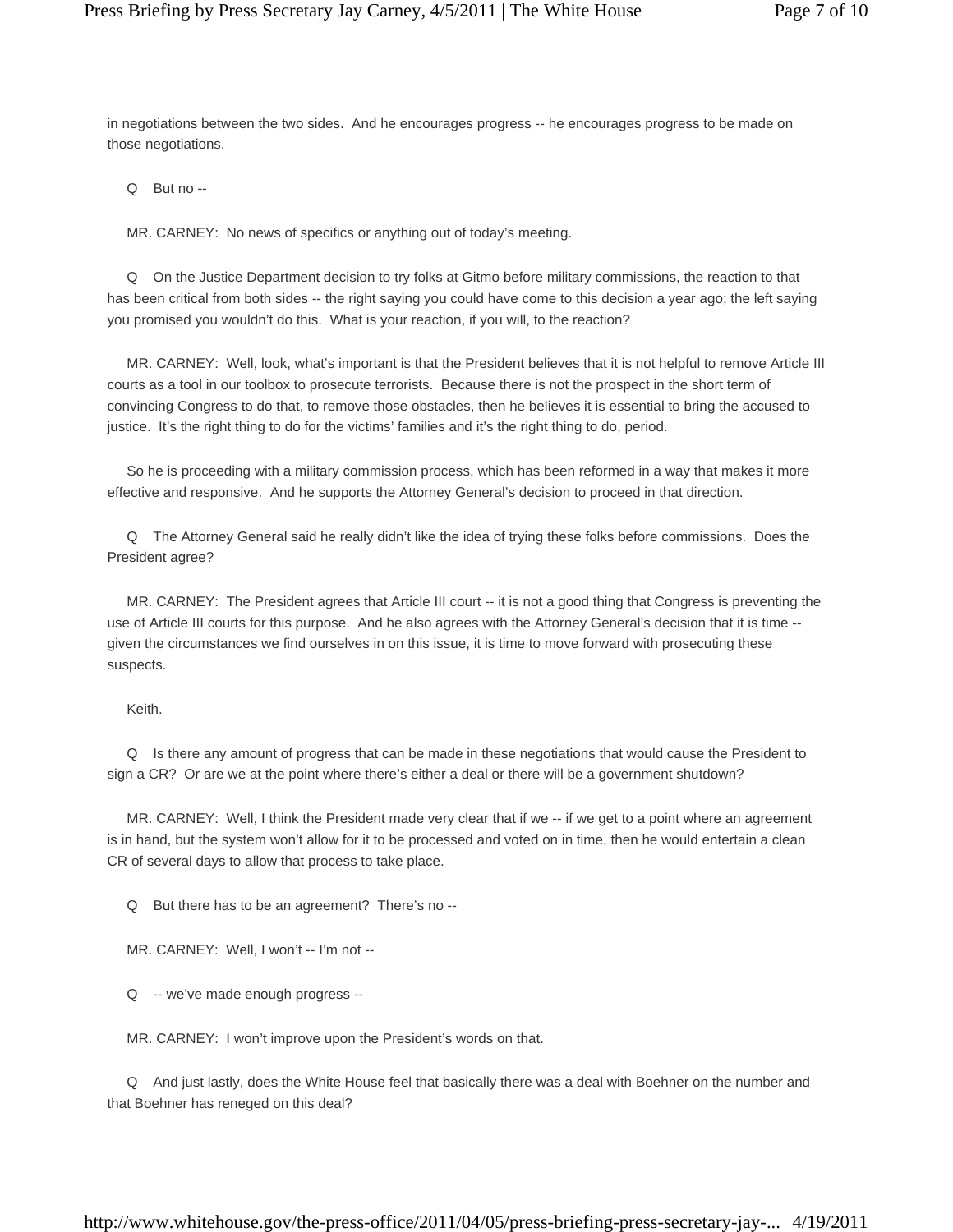MR. CARNEY: Well, what we have said is that -- as the Vice President said that evening on Capitol Hill that there was an agreement that \$73 billion was a target that the appropriators could work off of. We agree that there was -- until everything was agreed upon, nothing was agreed upon. But there was an agreement. And as I said this morning, those appropriators have been working off that principle, and they didn't get it out of thin air.

 So we believe that that is an instructive number because of its -- what it represents in terms of substantial spending cuts; also because of what it represents in terms of the original position of the Speaker of the House and the chairman of the House Budget [Appropriations] Committee. And we have demonstrated our willingness to accept cuts that in an ideal world we would not support in order to reach a compromise and find common ground because nobody can get 100 percent of what they want in a process like this. And we have recognized that.

Yes.

Q It's hard to square that statement with --

MR. CARNEY: Can I just --

Q -- we're not interested in blame.

MR. CARNEY: Got to raise your hand. Yes.

 Q Thanks, Jay. Can you just expand on the President's response to the Ryan plan and how he may respond after this budget, current budget fight is over? On the entitlement reform, tax reform issue?

 MR. CARNEY: Well, we are committed, as the President has said, to reducing America's long-term deficit, because it's essential to growing our economy and winning the future. Congressman Ryan is correct in identifying the fact that we cannot do that if we just look at 12 percent of our budget. A narrow slice of domestic spending, cutting that will not get us to where we need to get in terms of dealing with our long-term deficit. And that, I remind you, is what has occupied so much of our attention today and for the last weeks and months.

 But while we agree on his ultimate goal, Congressman Ryan's goal, we strongly disagree with his approach, because any plan to reduce our deficit substantially must reflect American values of fairness and shared sacrifice.

We believe that Congressman Ryan's plan that he put forward fails that test. It cuts taxes for millionaires and special interests, while placing a greater burden on seniors who depend on Medicare or live in nursing homes; families struggling with a child who has serious disabilities; and workers who have lost their health care coverage.

 The President believes, again, that the goal is important and he shares the goal, but he believes there is a more balanced way to achieve that goal, to put Americans on a path to prosperity, if you will.

 Look, but despite all our differences, what the President made clear here and what we have made clear every day from this White House, and the President said in his State of the Union, we need to come together as Democrats and Republicans to tackle this issue. There is no way that a Republican plan -- purely Republican plan or a purely Democratic plan -- is going to get through a divided Congress and be signed by the President. It has to be a bipartisan compromise. And he looks forward to resolving this issue, the six months remaining of last year's business, precisely so that he can engage and have that debate that he talked about moments ago.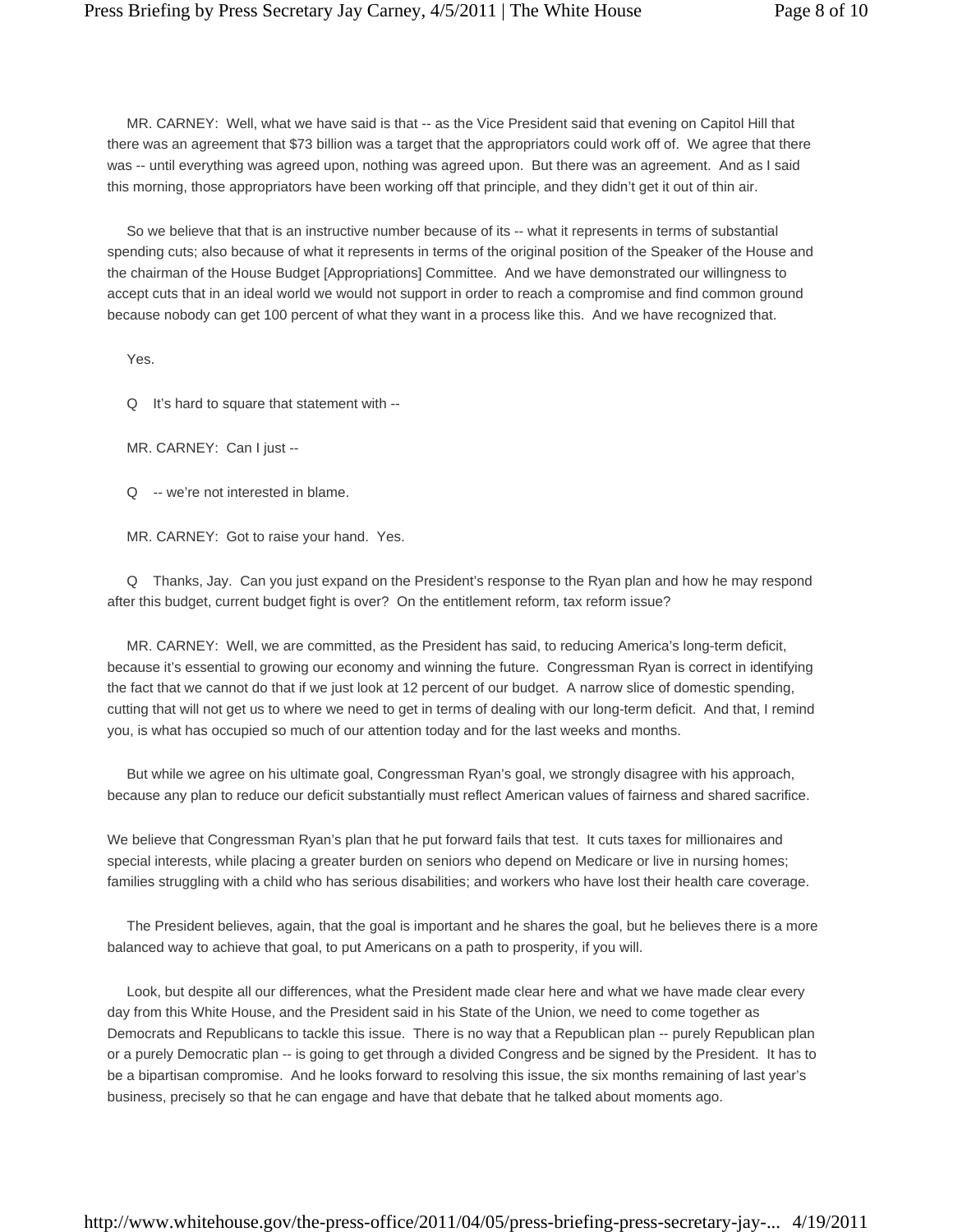Q So is he saying that he -- it's a non-starter for the President?

 MR. CARNEY: Well, we'd say that we strongly disagree with this proposal. I want to remind you, because I took this question in another form earlier this morning from you, asking about our response or -- to Congressman Ryan's proposal and that it is a budget -- a fiscal year 2012 budget proposal, which, by the way, the President put forward his a couple months ago. So -- but he has recognized and said again today that we need to address these longterm deficit issues, and he looks forward to engaging in that debate. But he believes that the plan that Congressman Ryan put forward today fails the test of balance that is essential to make sure that there are shared sacrifice in the decisions we make, and shared sacrifice as we go forward and we reduce our deficit in a way that puts us on a fiscally sustainable path for the future; allows us to be competitive and to win the future.

I'll take a couple more. Jon-Christopher.

 Q Yes, thank you. Regarding Prime Minister Cameron's visit to Pakistan, has the President and Prime Minister Cameron discussed a coordinated approach to the challenges that face Pakistan as they relate to the war in Afghanistan?

 MR. CARNEY: As we've read out many times, the President and the Prime Minister have spoke -- have had telephone conversations quite frequently of late. I do not know if they have spoken specifically about Pakistan. But -- so I don't have anything specifically in reaction to the Prime Minister's trip.

Q Can I just follow up? What's been the essence of the latest conversations that they've both had in terms of -

 MR. CARNEY: Well, they spoke on numerous occasions about Libya in the process of reaching agreement on U.N. Security Council resolutions and coordinating and working together as partners in that process.

Q Thank you, Jay.

-

MR. CARNEY: Bill.

 Q Jay, back to the shutdown, possible shutdown. The Stars and Stripes is reporting -- advising members of the military that they may be required to -- and civilians who work at the Pentagon -- they may required to come to work on Monday if there's a shutdown and not get paid. Is that your understanding?

 MR. CARNEY: Again, I don't understand the specifics. My understanding is that uniform service men and women will get paid, but I would not take the specifics from me. I think you ought to address that to the OMB or DOD.

Q Has that been decided the military would --

 MR. CARNEY: Again, I don't have specifics on that, but it's my understanding that uniformed men and women will continue to get their paychecks.

Thank you very much, all.

Q Jay, can you just comment on Kaine announcing his plans to run for the Senate?